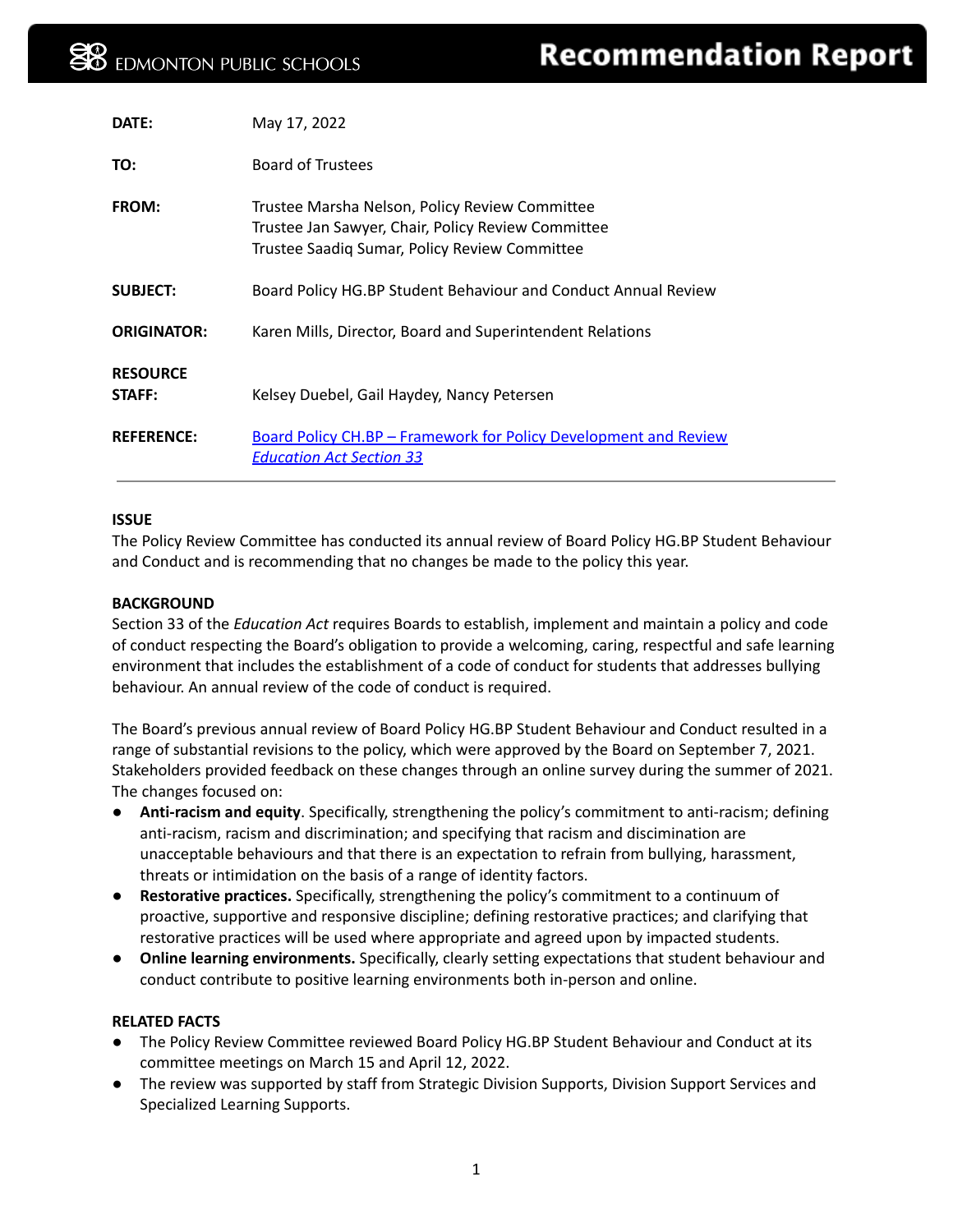- The recommendation for no changes to the policy this year is based on the following considerations:
	- The substantive nature of the changes made in the previous year's review and approved at the beginning of the current school year.
	- The recent opportunity for stakeholder engagement in the summer of 2021 and consideration of the potential to overburden stakeholders with frequent requests for input on this policy.
	- The opportunity for the collection of extended student demographic data in the 2022-2023 school year and ongoing Division work on anti-racism and equity to inform the next annual review of this policy.

## **RECOMMENDATION**

**That the Policy Review Committee's recommendation that Board Policy HG.BP Student Behaviour and Conduct remain as written based on the 2022 annual review be approved.**

## **OPTIONS**

Based on the information provided in this report, the following options are considered most appropriate:

- 1. Approve the recommendation for no changes to Board Policy HG.BP Student Behaviour and Conduct as a result of the 2022 annual review.
- 2. Direct the Policy Review Committee to make changes to Board Policy HG.BP Student Behaviour and Conduct as part of its 2022 annual review.

## **CONSIDERATIONS and ANALYSIS**

The Policy Review Committee's 2021-2022 work plan includes the required annual review of Board Policy HG.BP Student Behaviour and Conduct. Approval of the recommendation for no changes to the policy this year will support achievement of this requirement by concluding this year's annual review.

#### **NEXT STEPS**

Upon approval of the recommendation, the Board of Trustees' statutory requirement to conduct an annual review of Board Policy HG.BP Student Behaviour and Conduct will be completed for 2022.

## **ATTACHMENTS and APPENDICES**

ATTACHMENT I Board Policy HG.BP Student Behaviour and Conduct

JS:kd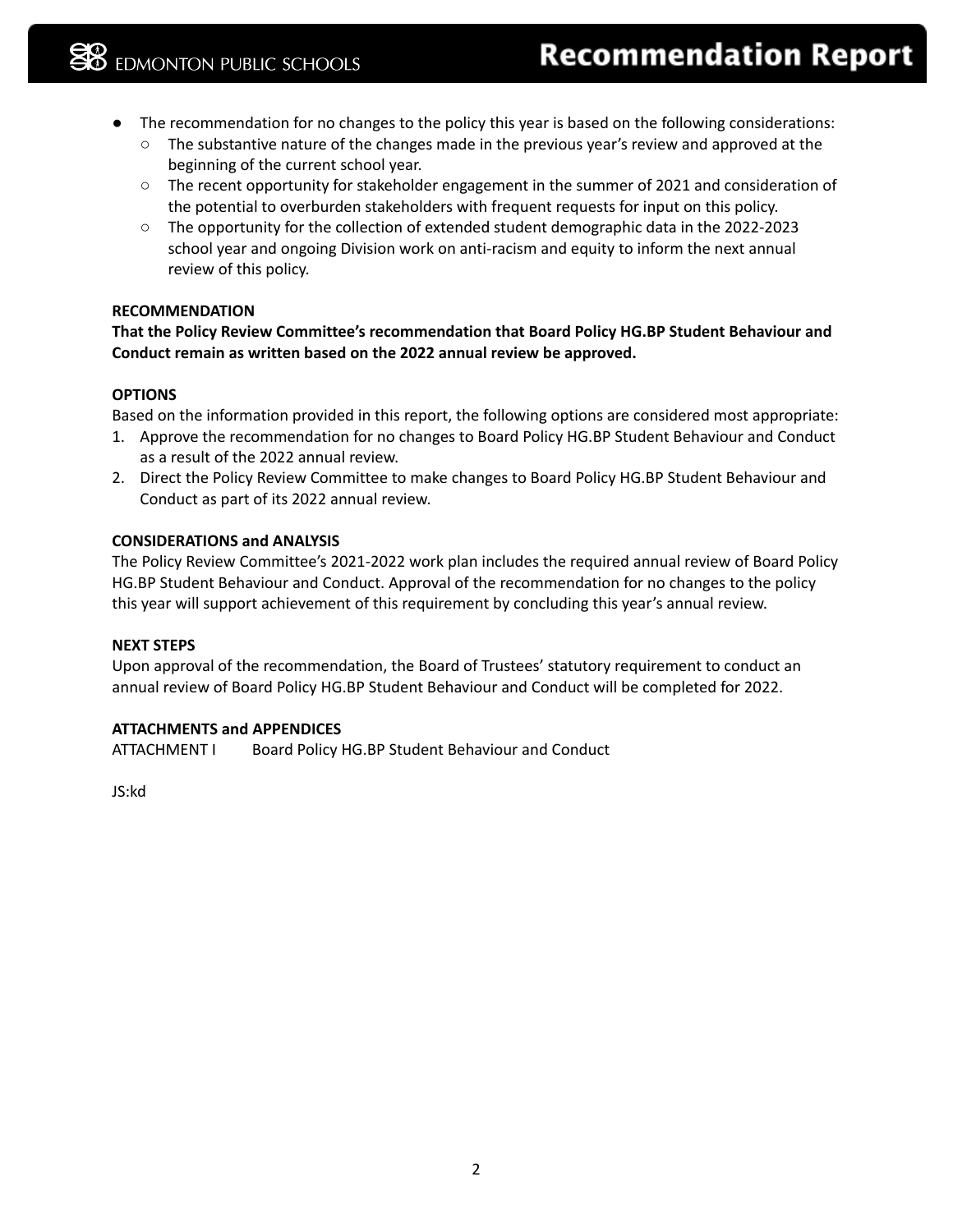# Board Policy

| <b>CODE: HG.BP</b>                          | <b>EFFECTIVE DATE:</b> (12-09-2006) |                |
|---------------------------------------------|-------------------------------------|----------------|
| <b>TOPIC:</b> Student Behaviour and Conduct | <b>ISSUE DATE:</b>                  | $(07-09-2021)$ |
|                                             | <b>REVIEW YEAR:</b>                 | (2028)         |

# PURPOSE

To reflect the Board of Trustees' (the Board) mandated responsibility and expectation for providing a welcoming, caring, respectful and safe learning and working environment that respects diversity, commits to anti-racism and fosters a sense of belonging throughout the Division.

To establish and maintain an appropriate balance between individual and collective rights, freedoms and responsibilities in the school community.

To establish expectations for student behaviour and conduct and responses to unacceptable behaviour in accordance with the Alberta *Education Act.*

To affirm the Board's commitment to proactive, supportive and responsive discipline that includes, where appropriate, analysis, restorative practices and consequences.

## DEFINITIONS

Definitions for the following terms and for terminology for all other policies related to Board Policy AE.BP Welcoming, Inclusive, Safe and Healthy Learning and Working Environments are also found in a Glossary of Terms (linked in References).

- **Academic integrity** is honest and responsible academic behaviour. Students are expected to submit original work, acknowledge sources and conduct themselves ethically in the completion of assessments and examinations.
- **Anti-racism** is the proactive and consistent process of identifying, challenging, preventing and eliminating racism. It uses direct action to acknowledge where privilege exists, raise awareness, advocate for change and challenge beliefs (such as prejudice, bias and stereotypes) at the personal and institutional level to create and implement action to fight racism for individuals and within an organization, workforce or group.
- **Bullying** is defined in the *Education Act* as "repeated and hostile or demeaning behaviour by an individual in the school community where the behaviour is intended to cause harm, fear or distress to one or more other individuals in the school community, including psychological harm or harm to an individual's reputation."
- **Conflict** occurs when there is a breakdown in relationships between individuals that results from a disagreement or misunderstanding. While conflicts may require adult intervention, they are considered to be a natural part of how students learn to navigate relationships.
- **Discrimination** is negative differential treatment of a person or group on the basis of race, religious beliefs, ethnicity, language, colour, gender, physical disability, mental disability, age, ancestry, place of origin, marital status, source of income, family status, gender identity and/or gender expression or sexual orientation.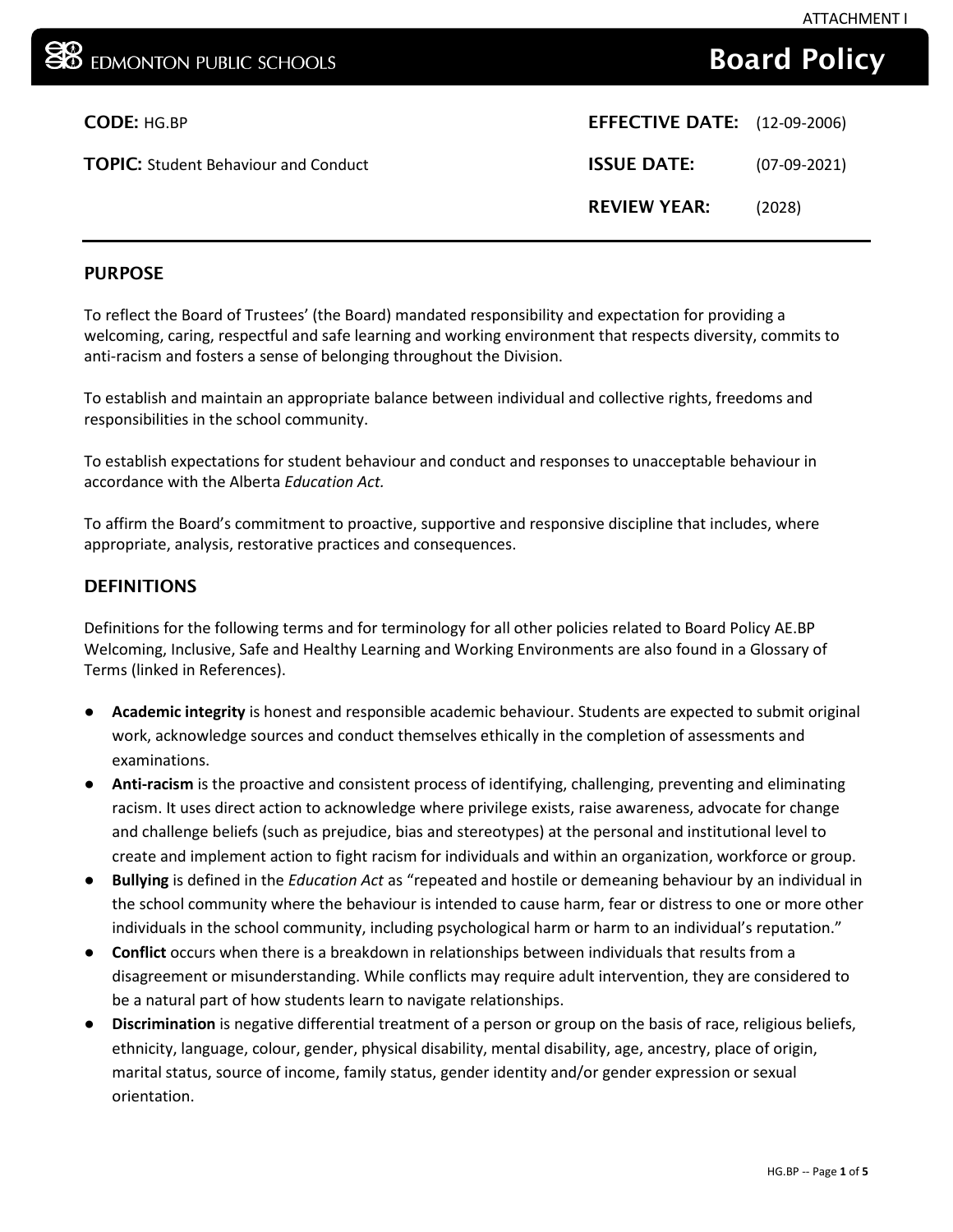- **Racism** includes conscious and unconscious discriminatory or derogatory attitudes, microaggressions, comments or actions directed at marginalized groups relative to race or culture. It is based on assumptions, perceptions, social constructs, lack of knowledge or personal beliefs of superiority. Racism occurs in the context of a power and privilege imbalance and can be experienced at the individual, institutional or systemic level.
- **Restorative practice** is an approach that brings together those who have caused harm and those who have been harmed to openly resolve the issue. Restorative practice can range in formality; however, it always involves an agreed upon action to repair harm and mend relationships.

# **POLICY**

The Board is committed to ensuring that each student is provided with a welcoming, caring, respectful and safe learning environment that supports high quality learning, respects diversity and fosters a sense of belonging and a positive sense of self. Students are expected to learn, practice and demonstrate positive personal and interpersonal character traits that contribute to the development of positive learning environments, including both in-person and online.

The Board acknowledges the importance of responsive discipline which involves a continuum of interventions that aim to build a sense of community in schools, facilitate healthy relationships, support behavioural changes, repair harm and hold students accountable.

This policy affirms the rights, as provided for in the *Canadian Charter of Rights and Freedoms*, the *Alberta Human Rights Act* and the *Alberta Education Act*, of each student enrolled in a school operated by the Board. Students enrolled in a school operated by the Board will not be discriminated against as provided for in the *Alberta Human Rights Act* or the *Canadian Charter of Rights and Freedoms*.

## EXPECTATIONS

- A. STUDENT RIGHTS AND RESPONSIBILITIES
	- 1. Students have the right to be treated with dignity, respect and fairness by other students and staff.
	- 2. Students are expected to respect diversity and refrain from demonstrating any form of bullying, harassment, threats, intimidation or discrimination on the basis of race, religious beliefs, colour, gender, gender identity, gender expression, physical disability, mental disability, ancestry, place of origin, marital status, source of income, family status or sexual orientation.
	- 3. Students and parents/guardians will be informed of the Board's and school's expectations for student behaviour and conduct.

#### B. STUDENT BEHAVIOUR AND CONDUCT

- 1. The Board expects that students behave in accordance with Section 31 of the *Education Act*. Section 31 states that a student, as a partner in education, has the responsibility to:
	- a. Be ready to learn, actively engage in and diligently pursue the student's education.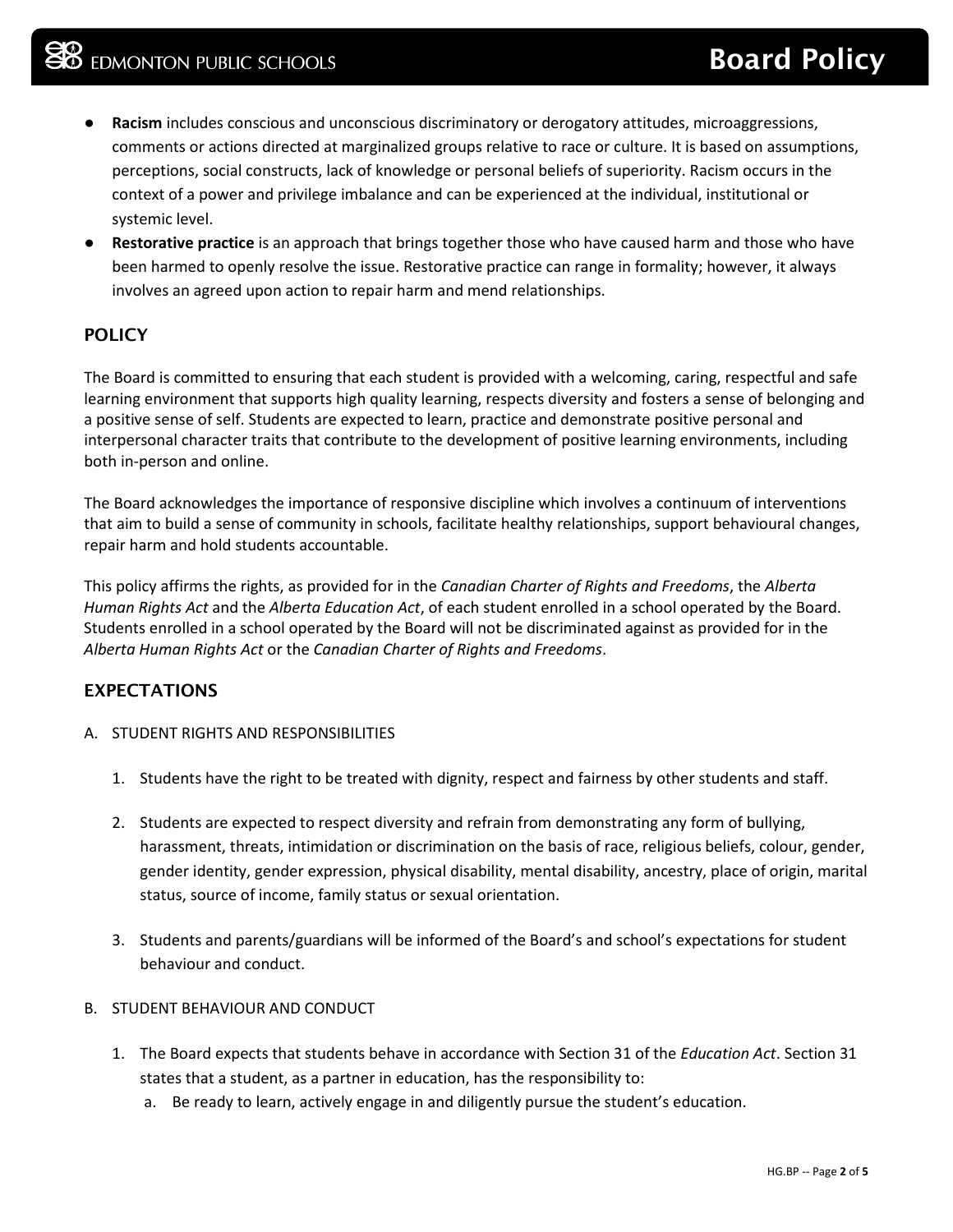- b. Attend school regularly and punctually.
- c. Co-operate with everyone authorized by the Board to provide education programs and other services.
- d. Comply with the rules of the school and the policies of the Board.
- e. Be accountable to the student's teachers and other school staff for the student's conduct.
- f. Respect the rights of others in the school.
- g. Ensure the student's conduct contributes to a welcoming, caring, respectful and safe learning environment that respects diversity and fosters a sense of belonging.
- h. Refrain from, report and not tolerate bullying or bullying behaviour directed toward others in the school, whether or not it occurs within the school building, during the school day or by electronic means.
- i. Positively contribute to the student's school and community.
- 2. Furthermore, students are expected to:
	- a. Resolve conflict or seek assistance to resolve conflict in a respectful, peaceful, safe and nonthreatening manner that is conducive to learning and growth. Strategies for addressing conflict between students may include counselling, mediation or forms of restorative practice.
	- b. Use school and personal technology appropriately and ethically.
	- c. Ensure that they conduct themselves with academic integrity and refrain from and report all incidents of academic misconduct including, but not limited to, cheating and plagiarizing.

#### C. UNACCEPTABLE BEHAVIOUR

- 1. Students are accountable for their behaviour whether or not it occurs within the school building, on school property, during the school day or by electronic means. When behaviour that occurs off school property or outside of regular school hours threatens the safety or well-being of individuals within the school community or disrupts the learning environment, school administrators may apply consequences for the behaviour.
- 2. Examples of unacceptable behaviour include but are not limited to:
	- a. Behaviours that interfere with the learning of others and/or the school environment.
	- b. Behaviours that create unsafe conditions.
	- c. Acts of bullying, discrimination, racism, harassment, threats or intimidation whether it be in-person, indirectly or by electronic means.
	- d. Physical violence.
	- e. Retribution against any person who has intervened to prevent or report bullying or any other incident or safety concern.
	- f. Possession, use or distribution of substances restricted by federal, provincial, municipal, Division or school authorities.
	- g. Any illegal activity such as:
		- i. Possession, use or distribution of illegal substances.
		- ii. Possession of a weapon or use of a weapon (or replica) to threaten, intimidate or harm others.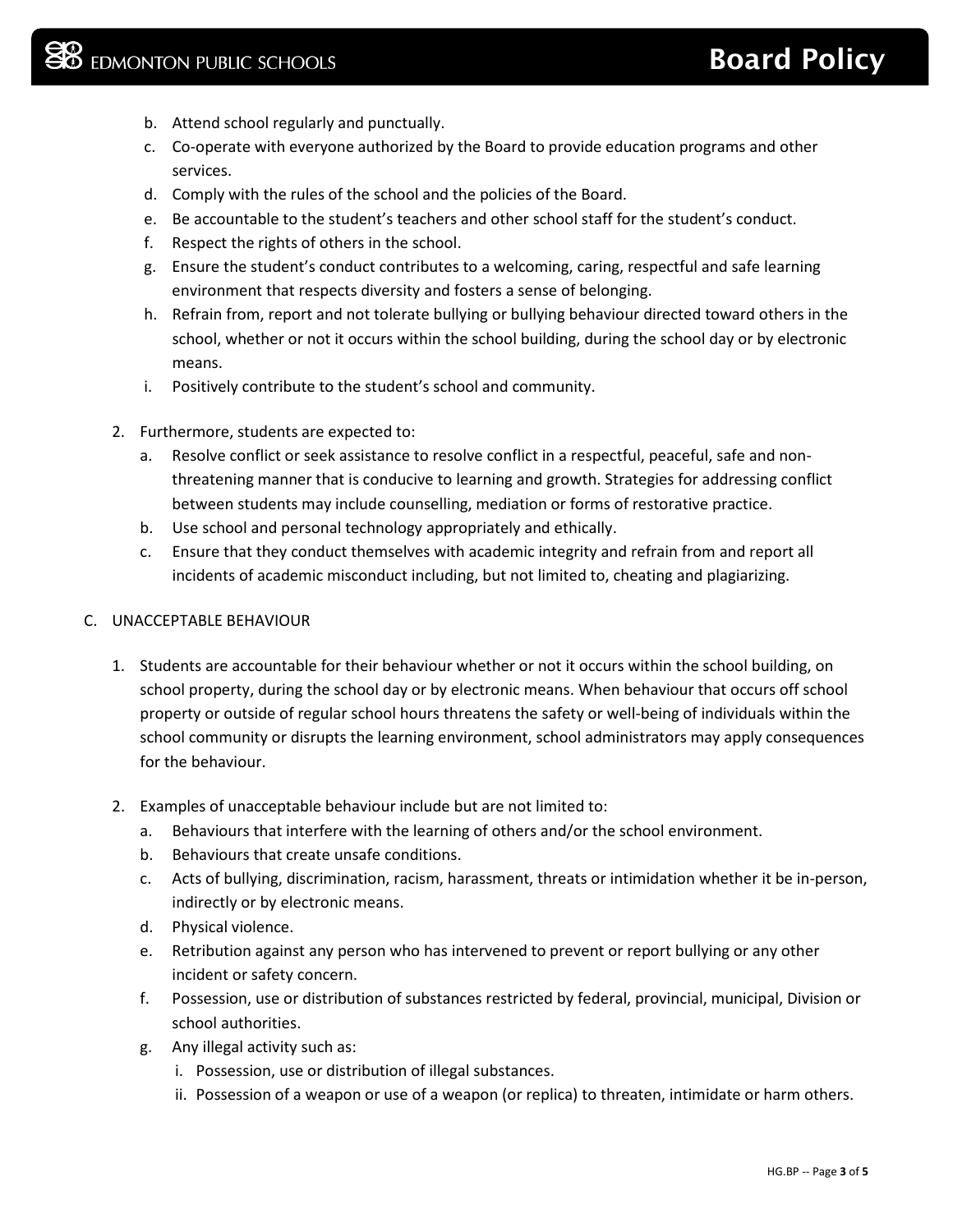- iii. Possession, use, display or distribution of offensive messages, videos or images.
- iv. Theft or possession of stolen property.
- h. Any breach of rules and expectations established by Division administrative regulations or a schoolbased code of conduct.
- i. Failure to comply with Section 31 of the *Education Act*.
- D. RESPONSES AND CONSEQUENCES FOR UNACCEPTABLE BEHAVIOUR
	- 1. Unacceptable behaviour may be grounds for disciplinary action. Responsive discipline provides the student with an opportunity for critical learning and reflection in the areas of personal accountability and responsibility, the development of empathy, as well as communication, conflict resolution and social skills development.
	- 2. Responses to unacceptable behaviour must take into account the student's age, maturity, individual circumstances and frequency of misconduct. The specific circumstances of the situation and of the student must be taken into account when determining appropriate responses to unacceptable behaviour.
	- 3. When a student engages in unacceptable behaviour, responses, interventions and consequences may include, but are not limited to:
		- a. Temporary assignment of a student to an alternate supervised area within the school.
		- b. Temporary assignment of a student to an alternate learning location.
		- c. Short term removal of privileges.
		- d. Interventions such as positive behaviour supports, contracts and counselling-
		- e. Restorative practices, where appropriate and agreed upon by impacted students.
		- f. Replacement or restitution for loss of or damage to property.
		- g. In-school or out-of-school suspension.
		- h. Referral to the Attendance Board.
		- i. Recommendation for expulsion.
	- 4. Responses to unacceptable behaviour include support for students impacted by unacceptable behaviour as well as students who engage in unacceptable behaviour.

# **ACCOUNTABILITY**

The Superintendent of Schools will be responsible for implementing this policy through appropriate regulations and communication with Division stakeholders, including staff, students and parents/guardians. Furthermore, the Superintendent will provide the Board with information on implementation of the policy through the annual results review process and in the Alberta Education Results Report. This policy will be made publicly available, provided to all staff, students and parents/guardians, and will be reviewed annually.

The Division is governed by the *Freedom of Information and Protection of Privacy Act* (FOIP).

In alignment with Section 33(3) of the *Education Act*, the Board shall ensure the policy: